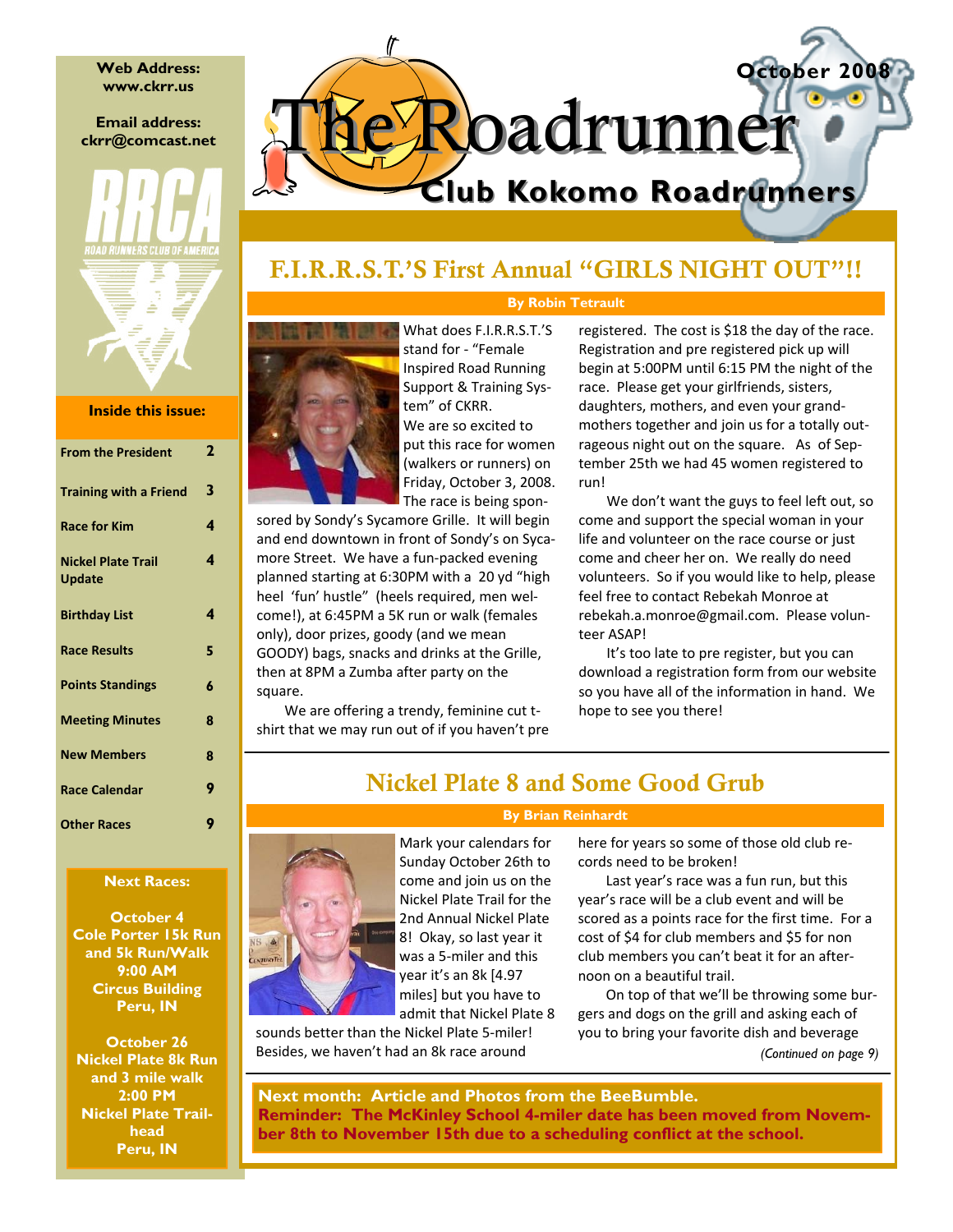

# From the President

#### **By William Irvin**

#### **Triathlon Updates**



#### **2009 Race Calendar**

*If you have a desire to lead CKRR in certain direction or would like to be a bigger part of CKRR please contact anyone of the current officers to be added to the ballot or to have the positions further explained.* 

The 2009 Race Calendar was discussed Sep‐ **TRI‐America**  tember  $6<sup>th</sup>$  at the monthly CKRR meeting at the Half Moon Brewery. There were a handful of members on hand to help determine the race schedule for next year. There were two races added to the schedule, the Sam Costa Half and Quarter Marathon and the Mounds Trail race in Anderson, IN. This race is a very popular and well organized event that many CKRR members, both runners and walkers, attend every year. It is a beautiful yet challenging course at the Mounds State Park and it is held just as the trees have turned colors and have begun to loose their leaves. There was one race that was deleted from the schedule not by our decision, but by the Kokomo Symphony's decision. The Kokomo Symphony 5K will not be held next year due to the dissolution of the Kokomo Sym‐ phony organization.

The other races that were on the schedule for the 2008 race calendar will be kept with, of course, different dates.

#### **Officer Elections**

2009 marks the year for new CKRR Offi‐ cer Elections. As the Vice President, Gina Sheets has the opportunity to take her ex‐ perience to the President position. Gina is looking for a running mate (no pun intended) to succeed her as the Vice President. Brian Reinhardt is also stepping down as the news‐ letter editor after 4 years so we'll be actively pursuing someone to fill that office as well. Of course our Club is a democracy and uses a voting system to determine all officers for the Club. With this said, all officer positions will be voted upon with the ballot to be mailed to you by Mark Shorter. If you have a desire to lead CKRR in certain direction or would like to be a bigger part of CKRR please contact any‐ one of the current officers to be added to the ballot or to have the positions further ex‐ plained. Please respond before the next newsletter so that ballots can be sent out.

The Tri‐America triathlon series made a stop up in Michigan City on September 7th, so Ron and I thought we would convince the wives going up north for a family weekend, which of course included a triathlon. Once they saw the bikes loaded up on the back of the Trail Blazer and all of our TRI gear in with our luggage, the cat was out of the bag. The gig was up and Ron and I had some major explaining to do. However, once we told them how much fun it would be they were accepting of our little race weekend getaway! What a beautiful area! We drove the course the night before and we were both very wor‐ ried about the bike portion of the event, which was held on very rough road. The run course was very nice running along the coast line of Lake Michigan and the million dollar homes, what a sight!

Race morning approached and Ron and I were up and going by 5:30AM. As we were setting up our gear we noticed the water was a little rough. Lead‐ ing up to race weekend there were storms and rip‐ tide warnings throughout the region and we quickly found out that the water had not calmed down any and it had certainly cooled down a lot! Luckily Ron and I both donned on the wetsuits to keep us warm in the mid 60 degree water.

I think for Ron and I both the swim was the worst part of the race, even compared with the rough road on the bike. It was the roughest water that I think that I had been in! We both survived and had a good bike and a good run.

Besides the extreme swim conditions and rougher roads on the bike, it turned out to be a great family weekend.

| Place                                   | Swim Bike Run |  | <b>Finish</b> |  |
|-----------------------------------------|---------------|--|---------------|--|
| 3. WILL IRVIN 24:56 52:21 29:39 1:50:33 |               |  |               |  |
| 9. RON MOORE 27:57 52:49 34:43 1:59:33  |               |  |               |  |

#### **Mighty Mississinewa Triathlon**

What a great event! That is all I can say. The MMT gets bigger and better every year. Going out to Mississinewa for the MMT always takes me back to when I was growing up. My father used to take my brother and me swimming at the Miami Recreational area for many years when I was younger. It is always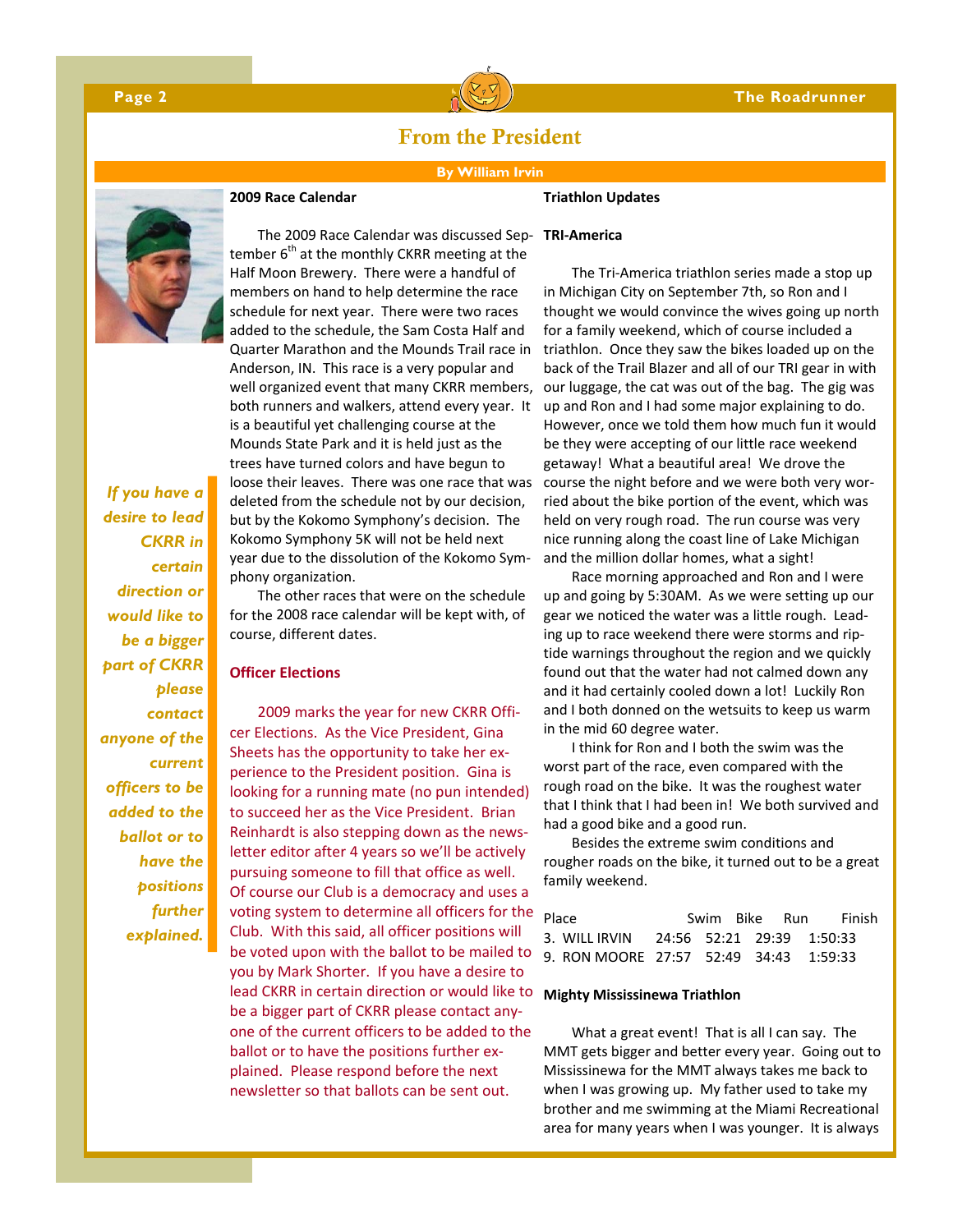#### **Club Kokomo Roadrunners Page 3 Page 3 Page 3 Page 3**



# Training with a Friend

#### **By Gina Sheets**

I have always trained alone for five years with the exception of Wednesday nights at High‐ land Park and maybe some long training runs I have trained alone, until this year. In 2007, after having a great time getting to, running and returning from the Red Woods Marathon in California, Nicole Peel immedi‐ ately picked another fall mara‐ thon for 2008, the Marine Corp Marathon in Washington D.C.

I was in because I enjoyed Nicole's company and had heard Steve Wand and Tom Miklik say nice things about the event. Around May I wanted to be accountable to someone for my weekly running just so I would do it and have to do it because I was being held ac‐ countable. I asked Nicole if she could do an email program with me and she being ever re‐ sourceful said how about one better, why don't we train to‐ gether.

For a billizion weeks we have been training very hard,

this is the only program I have ever done and so it automati‐ cally is the hardest but seri‐ ously ask Earl Strong, it is hard.

In August Nicole suggests we do the new Fort Wayne Fort We finished together ‐4‐Fitness half marathon and I agree. On Friday the  $26<sup>th</sup>$  we drove up to Fort Wayne, picked up our packets, ate way too much at the Olive Garden and crashed with a friend in a really nice home. Saturday morning we were up at a decent time (5:30) and shortly after 6:30 we were dropped off a few blocks from the Start/Finish line. This race for a first time event was organized like it had been going on for 20 years. The start line had pace markers so you could line up in your appropriate pace group. We lined up at the 8:00 minute pace along with all the 10:00 minute pace people who had high ambitions but really frustrated me for the first three miles. Something or someone notified the folks in front that it was time to start

so we went and we went and we just kept righting running until we turned a corner and saw the finish line. in PR time for both of us, 1:40:50, which is a 7:42 smoking pace. We were the  $17<sup>th</sup>$  and 18<sup>th</sup> overall female finishers out of 908

and we were 136 out of 1651 finisher. I finished second in my age group; turning 40 has its rewards.

It was a nice day, a well organized race and I would encourage anyone looking for a nice training race premara‐ thon to do this. Nicole and I had a great time together. I never imagined I would take 11 minutes off my best half marathon time but I did thanks to training with a friend. Go find a friend and hit the roads or trails.

*Go find a friend and hit the roads or trails.* 

From the President (continued)

a chance to see people from the Peru area that I knew as a kid or those that I went to school with.

CKRR was well represented this year 16. Ron Moore 1:27:07 as in the past 2 years that this event has been held. The swim took place at the Miami Recreational Area with 4 waves. The bike course takes competitors all the 95. Todd Brandenburg 1:41:58 way around (cutting across Red Bridge on the back side for the return) Missis‐ sinewa reservoir with rolling hills. The run is half on trail and half on country roads. Congratulations to all the CKRR members who participated in the 3<sup>rd</sup> Annual MMT!

1. Zach Rosenbarger 1:15:53

- 6. William Irvin 1:20:44
- 8. Mark Massengill 1:22:37
- 13. Matt York 1:26:17
- 
- 75. Kyle Pattison 1:39:18
- 86. Paul Lyman 1:39:51
- 87. Scott Riggle 1:40:00
- 
- 116. Kathryn Touloukian 1:45:02
- 123. Rebekah Monroe 1:45:45
- 138. Connie Gamble 1:47:53
- 139. Garrett Davis 1:47:57
- 143. Michelle Clendenning 1:48:24 159. Tom Miklik 1:50:52
- Team
- 2. Don Rogers 1:27:42

\*\*\*I would like to add a quick note to those of you who know Donnie Rogers, Matt Bolinger, Clayton Nix, and Jay Priest. I would like to congratulate all of them for completing Ironman Louis‐ ville (Donnie, Matt, and Clayton) and Ironman Wisconsin (Jay). This is a ma‐ jor athletic accomplishment and is de‐ serving of a spot in my monthly col‐ umn. For those of you who do not know the Ironman is a 2.4 mile swim, a 112 mile bike, and a 26.2 mile run (a full marathon!) all back to back. It is a very tough event that takes all day to complete and takes months of prepa‐ ration to finish. Welcome to the Kokomo Ironman Club guys!

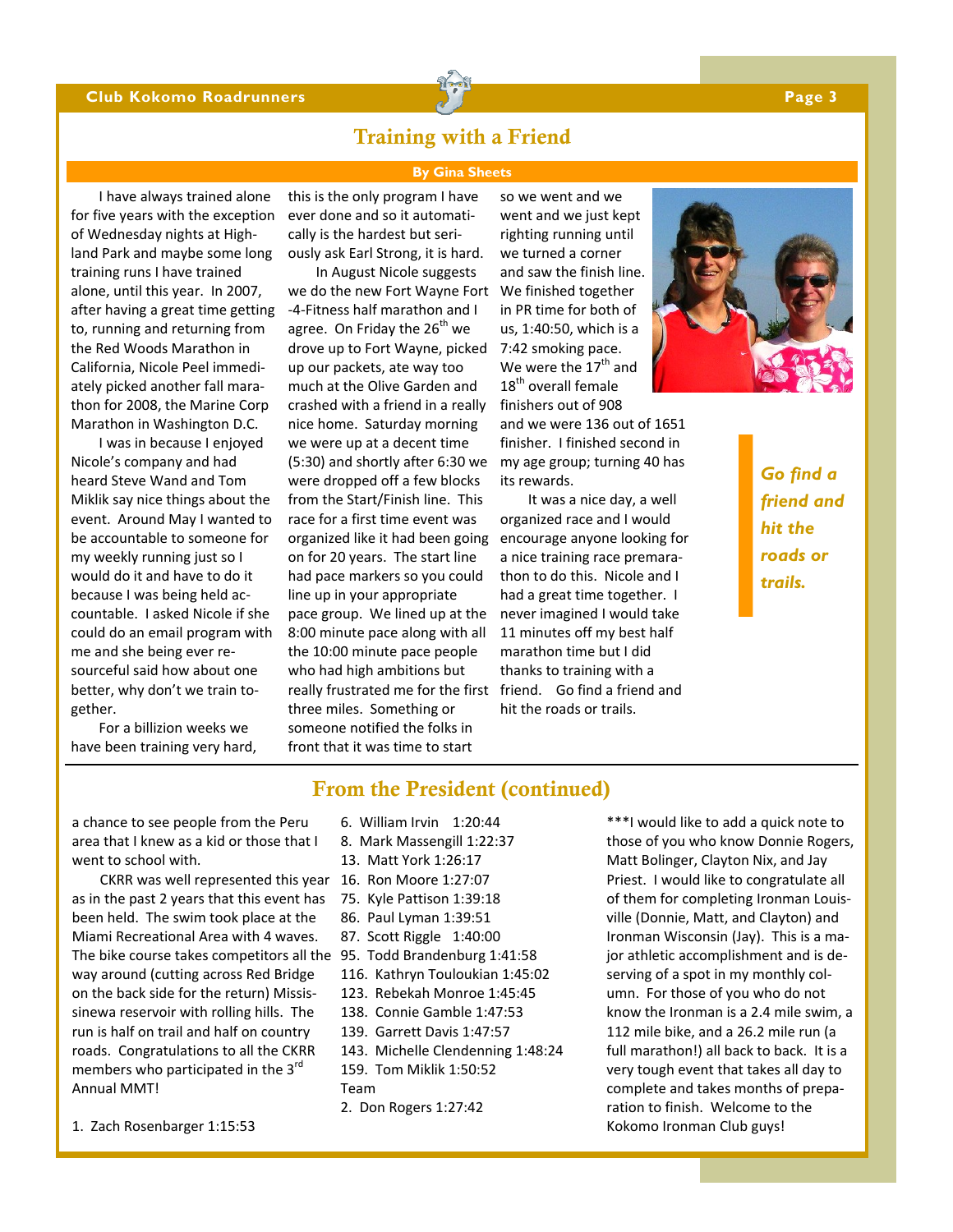

# Race for Kim

#### **By Robin Tetrault**



It was a beautiful, sunny, crisp morning for the "Race for Kim." There was a good turnout for such a busy weekend. It was very well organized and the award medals added a very nice touch for the runners. Her brother gave words of apprecia‐ tion for the support for the scholarship fund in

memory of Kim. It was plain to see that the family did a wonderful job organizing the race and putting together this "young club race". Ray and I were very glad to be a part. We would encourage the club to embrace this very worthy cause.

# Nickel Plate Trail Update

#### **By Charlie Skoog**

*Work continues north of Peru and we hope to have another 6 mile section of the trail connecting Peru and Denver ready for paving by early spring, 2009.* 

In the past month volun‐ teers including club member Greg Townsend built and in‐ stalled 36 beautiful stop signs designed by Harry Denham. We have pretty much completed the back grading and raking of recently paved sections and continue to work on parking areas in Cassville, Bunker Hill, and Bennett Switch. With the improved and expanded parking areas we will be placing port‐ able toilets at the above loca‐ tions and Wallick Road which will be a welcome "relief" for all the trail users and volunteers!

Work continues north of Peru and we hope to have an‐ other 6 mile section of the trail connecting Peru and Denver

ready for paving by early spring, 2009. Included in that section is the 312 foot trestle over the Eel River which we plan to build this fall using the same design as the bridges in Cassville and Bunker Hill. Vol‐

unteers and donations to build and maintain the trail are always needed, especially now, so please call 457‐2607 or runckrr@aol for more de‐ tails. Hope to see you on the trail soon!



*The work is never easy, but if you've spent any time at all on the almost 13 miles that is completed you'll realize it is more than worth your time.*

- 10/1 Aurelien Mozipo
- 10/5 Jeff Perkins
- 10/5 Natalie Weber
- 10/6 Ashley Taflinger
- 10/8 Charley Eltringham
- 10/8 Mary Miller
- 10/9 Rick Spencer
- 10/12 David A. Hughes
- 10/13 Austin Forgrave
- 10/13 Keith Kruger
- 10/13 John Robertson



# Birthday List

- 10/15 Sarah Lee
- 10/16 Kyla King
- 10/17 Landrum Neer
- 10/17 Julie Pownall
- 10/19 Jack Mellinger
- 10/20 Henry Yu
- 10/21 Anne Wiles
- 10/23 Peter Bauson
- 10/23 Jensen Freeman
- 10/23 Ricke Stucker
- 10/23 Rebekah Kinney
- 10/25 Henry Johnson
- 10/25 Joe Orr
- 10/26 Jeannie Clark
- 10/27 Adriana Freeman
- 10/28 Zach Miller
- 10/30 Vicki Boles
- 10/30 Shawn Fain
- 10/30 Maya James
- 10/31 Alexander Bolinger
- 10/31 Geana Moore
- 10/31 Scott Riggle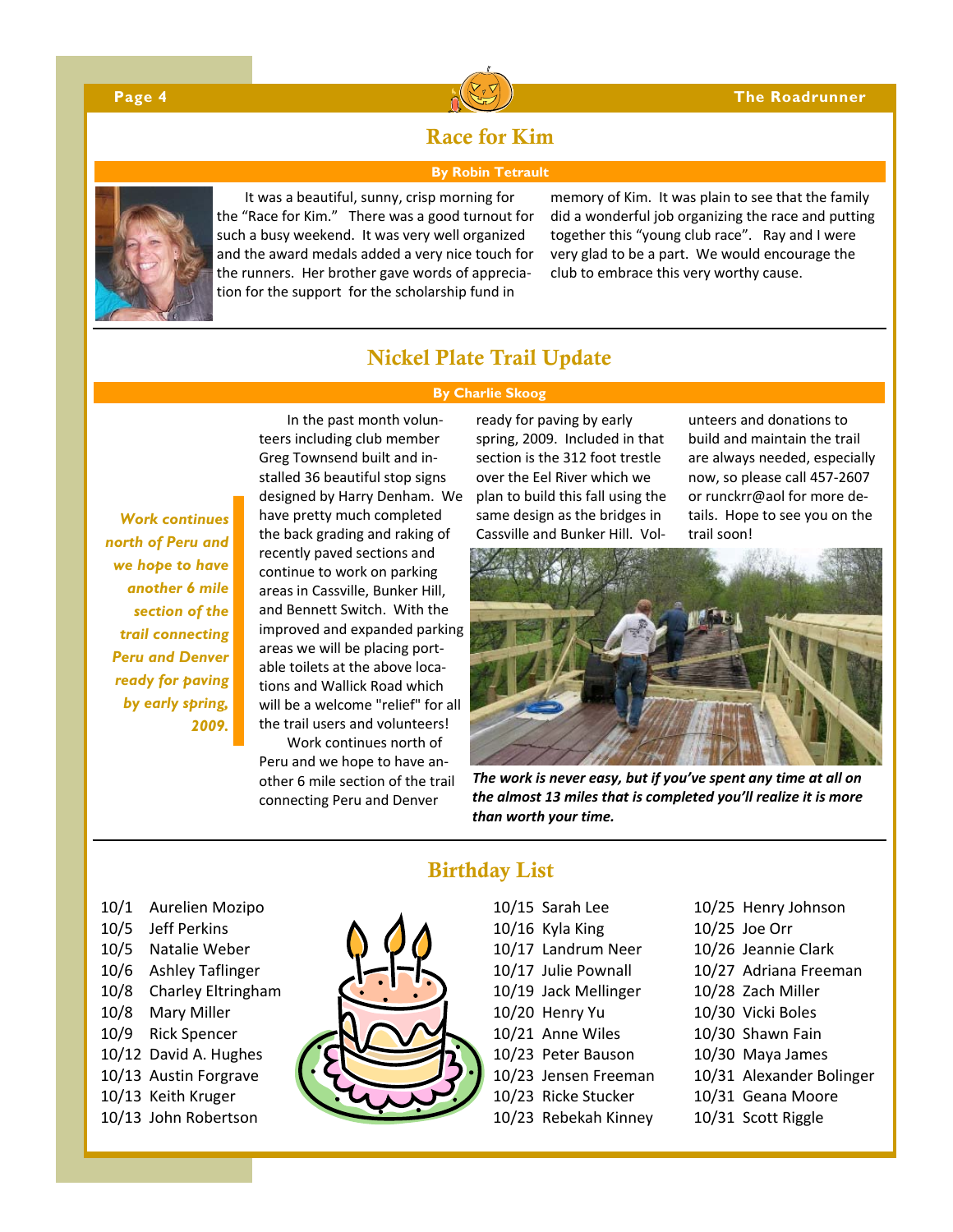#### **Club Kokomo Roadrunners Page 5 Page 5 Page 5**

Race Results

#### CKRR Weekly Fun Mile September 3, 2008

11:00 AM Race 1. Michael McCune 14:39 2. Charlie Skoog 14:40 3. Jackie Sanders 17:12

4. Brett Sanders 17:14

5:30 PM Race 1. Jordan Ousley 6:07 3. Cory Jackson 7:05 5. Lisa Jones 7:11 6. Greg Sumpter 7:20 7. Laura Rosenstengel 7:28 8. Greg Townsend 7:47 9. Kathy Murdoch 7:48 10. Jeremy Sumpter 8:55 11. Aubry Jackson 10:06 12. Jaime Jackson 10:06 13. Anna Dollens 10:07 14. Bob Longwith 10:15 15. Cathy Longwith 14:51

2nd Annual Team Kim 5k September 6, 2008 Sharpsville, IN

#### 5K Run

1. Byron Bundrent 18:10 2. Gary Jewell 19:47 6. Scot Hamilton 22:11 7. Michael Graham 22:19 10. Brittiani Gillem 22:31 1st woman 13. Mark Shorter 23:10 15. Gregory Townsend 23:56 16. Ricke Stucker 23:58 18. Ken Swinehart 24:11 19. Ernie Hurst 24:28 20. Lisa Jones 24:31 22. Steve Wand 24:48 23. Russ Hovermale 25:03 25. Stan Shuey 25:11 26. Ray Tetrault 25:24 27. Mike Daugherty 25:46 30. Jason Rush 25:55 31. Cory Jackson 26:27 32. Robin Tetrault 27:00 34. Christopher Sullivan 27:24 15. Tami Moore 7:53 37. Doug Mankell 27:49

38. Joyce Pennycoff 28:10 43. Robin Cole 31:02 48. Robert Cupp 35:08 50. Sylvia Burgin 38:57 54 Finishers

5k Walk 1. Jerry Lambert 33:08 2. Rick Spencer 34:33 3. Tim Taflinger 35:23 4. Steve Inman 35:58 5. Amanda Pena 36:00 1st woman Russiaville 6. Anna Dollens 36:25 7. Robin Michael 36:40 9. Jane Inman 40:18 10. Raye Jean Swinehart 40:35 11. Jayne Hiatt 40:41 13. Jeanie Clark 41:35 15. Milt Brown 42:22 16. Mary Miller 42:51 17. Cynthia Sullivan 43:45 20. Debbie Riffe 46:34 27. Jackie Sanders 53:31 27 Finishers

CKRR Weekly Fun Mile Wednesday, September 10, 2008

11:00 AM Race 1. Joe Rangel 7:12 2. Jack Mellinger 8:11 4. Jackie Sanders 17:19 5. Cindy Sanders 17:28

5:30 PM Race 1. Matt York 5:56 1. William Irvin 5:56 3. Jeff Cardwell 6:04 4. Brittiani Gillem 6:19 (Women's Course Record!) 5. Kim Lee 6:32 10. Ernie Hurst 6:59 11. Ray Tetrault 7:12 12. Laura Rosenstengel 7:20 13. Cory Jackson 7:30 14. Greg Townsend 7:32 16. Jack Mellinger 7:57

17. Brian Allen 8:12 19. Aubry Jackson 9:53 20. Jaime Jackson 9:54 21. Anna Dollens 9:54 22. Bob Longwith 10:16 23. Sylvia Burgin 11:53 24. Lauren Weber 12:43 25. Natalie Weber 12:51 26. Kelsey Weber 12:52 27. TA Weber 12:52 29. Cathy Longwith 14:45

30. Diana Brown 16:45

CKRR Weekly Fun Mile Wednesday, September 17, 2008

11:00 AM Race 1. Joe Rangel 6:26 2. Jack Mellinger 7:30 3. Charlie Skoog 7:44 4. Cathy Longwith 15:04 5. Jackie Sanders 17:30 6. Cindy Sanders 17:34

#### 5:30 PM Race

1. Dan Lutes 6:08 2. Maya Brooks 6:57 6. Greg Sumpter 7:07 7. Lisa Jones 7:19 8. Laura Rosenstengel 7:22 9. Jack Mellinger 7:35 10. Bowie Brooks 7:38 11. Mike Daugherty 7:45 12. Chris Sullivan 7:47 13. Greg Townsend 7:52 14. Brian Allen 7:54 15. Ernie Hurst 7:54 16. Jeremy Sumpter 8:27 18. Anna Dollens 9:16 19. Jaime Jackson 9:16 20. Aubry Jackson 9:37 21. Brody Brooks 9:38 22. Monica Brooks 9:38 23. Christian Cox 12:56 24. Jeanie Clark 13:07 25. Cindy Sullivan 13:18 27. Diana Brown 15:59

CKRR Weekly Fun Mile Wednesday, September 24, 2008

#### 11:00 AM Race

- 1. Joe Rangel 5:59
- 2. Steve Wand 6:56
- 4. Bill Heck 8:30
- 5. Jackie Sanders 18:55
- 6. Cindy Sanders 19:04

#### 5:30 PM Race 1. Lisa Thompson 6:46 3. Greg Sumpter 7:12

5. Ernie Hurst 7:16 6. Laura Rosenstengel 7:22 8. Jack Mellinger 7:39 9. Mike Daugherty 7:50 10. Kathy Murdoch 7:51 11. Jeremy Sumpter 8:06 13. Jaime Jackson 8:51 14. Anna Dollens 8:51 15. Cindy Coulter 9:06 17. Aubry Jackson 10:37 18. Cory Jackson 10:37 19. Bob Longwith 10:45 20. Diana Brown 15:22 BeeBumble 10K Run Results Burnettsville, IN September 27, 2008 1. Scott Colford 33:52 2. Heather Weber 38:14 3. William Irvin 38:29 4. Matt York 39:09 5. Chris James 39:30 6. Joe Rangel 39:35 10. Scott Riggle 43:41 13. Joseph Hubbs II 46:31 17. T. A. Weber 48:44 18. Michelle Clendenning 49:01 20. Allison Irvin 49:20 21. Dennis Ball 50:11 22. Keith McAndrews 50:12 26. Gregory Townsend 51:18 37. David Hughes 54:22 38. Jillian Weaver 54:32 40. Ken Swinehart 55:07 48. Shelley Wyman 56:28 *(Continued on page 7)*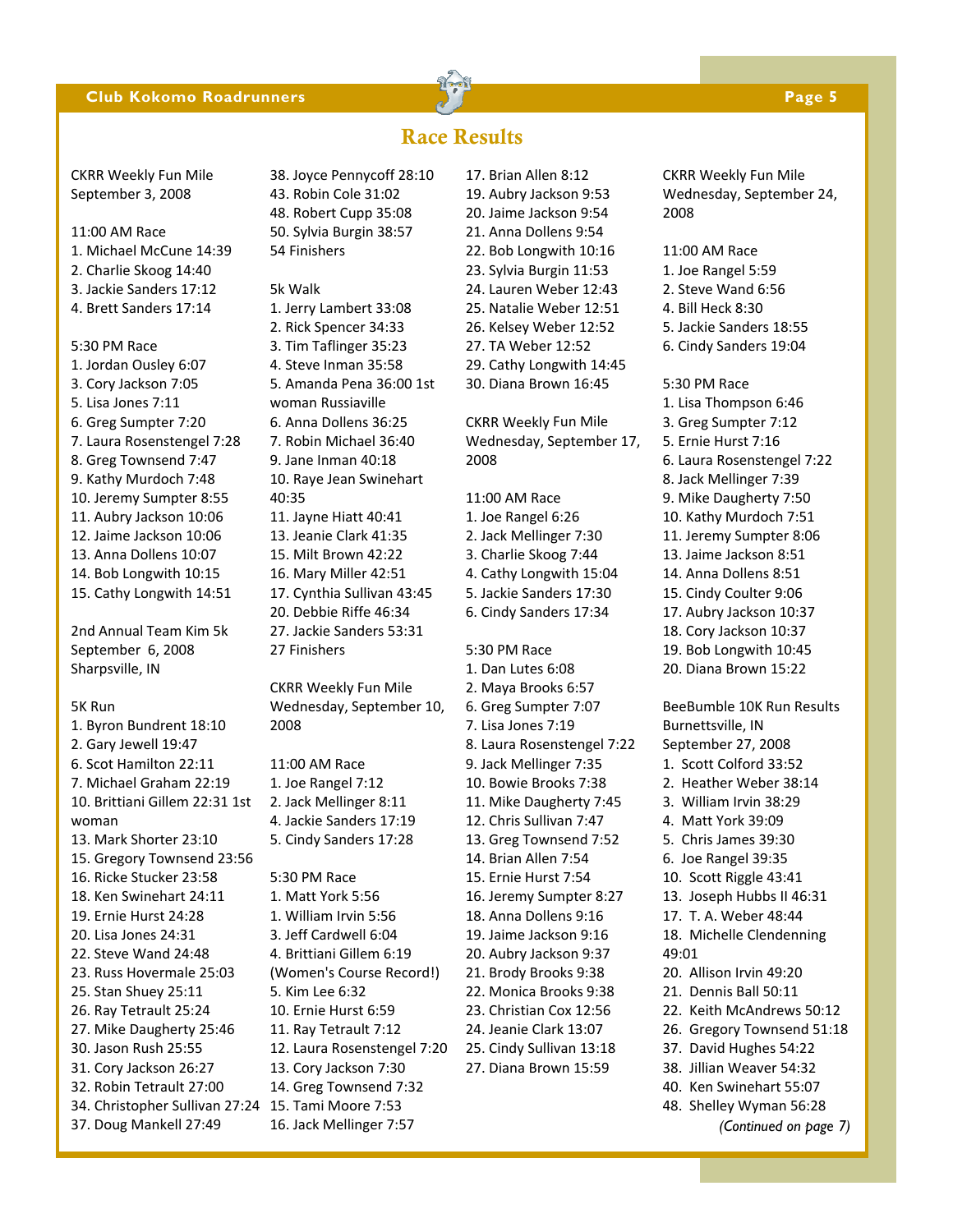

#### **Page 6 The Roadrunner**

# 2008 CKRR Points Standings

**Races included are JN Amboy, Old Ben, Ultimate Challenge, Race for the Cure, JN Jackson Morrow, Composer Classic, Trojan Trot, JN Greentown, Race for Grace (Runners only), Haynes Apperson, Ironhorse, Panther Prowl, JN Converse, Age-graded, Run for Shelter, Race for Kim, BeeBumble, and any one marathon, half-marathon or volunteer. 10 points are awarded for both the Race for the Cure and the Relay for Life.** 

#### Runners

Women

#### $0 - 12$

Aubrey Jackson 7‐130V Victoria Christenson 1‐20H Zoe Irvin 1‐10 Hannah Moore 1‐10 Lillian York 1‐10

#### 13‐19

Katie Hollingsworth 6‐120H Heidi Freeman 4‐62 Maya Brooks 3‐47 Nicole Jackson 4‐43 Vanessa Lorenz 4‐41 Nicole Parry 2‐22 Emily Christenson 1‐20H Waverly Neer 1‐20 Katie Christenson 1‐15 Kayla Reinagle 1‐10

#### $20 - 24$

Sarah Lee 8‐150H Amber Longwith 6‐95 Laura Bauson 3‐50M Megan Tetrault 2‐40H Grace Bauson 2‐30 Sarah Bauson 1‐20 Holly Hurlburt 1‐10

#### 25‐29

Michelle Clendenning 13‐ 207HV Allison Irvin 10‐185H Jillian Weaver 10‐151H Justine Eads 8‐115H Kathleen Bagwell 8‐106H Jaime Jackson 6‐79V Rebekah Kinney 5‐77HV Tara Steele 4‐65H Brianne Boles 1‐20H Crystal Cherry 1‐20H Ashley Taflinger 1‐20H Michelle Tetrault 1‐20H

Darcie York 12‐187HV Monica Brooks 6‐112H Kelly Wright 3‐55H Jessica Irvin 4‐52H Karen Bush 3‐49H Jeanette Merritt 3‐40H Robyn Pagington 2‐40 Geana Moore 2‐30V Jessica Austin 1‐20H Amy Piazza 1‐15

#### 35‐39

30‐34

Heather Weber 10‐180H Lisa Jones 8‐124H Nicole Peel 7‐110MH Shelly Wyman 5‐79 Barb Millspaugh 5‐64 Adriane Freeman 4‐53 Gina Sheets 2‐30M Stella Rood 2‐29H Jennifer Mayfield 1‐20H Lauren Weber 2‐20 Natalie Weber 2‐20 Kelsey Weber 2‐20

#### 40‐44

Tami Moore 7‐120H Laura Rosenstengel 7‐117V Patti Reinhardt 6‐105MH Laura Cook 7‐102H Michelle Larson 3‐60H Kim Anderson 3‐52MH Joni McCracken 2‐30H Lisa Hobbs 1‐20 Paula Lucholick 1‐15 Diana Padgett 1‐10

#### 45‐49

Cassie Bauson 9‐160MH Roxane Burrous 5‐100MH Cheryl Marner 3‐60 Stephanie Bolinger 1‐20H Carla Yerkes 1‐20H

50‐54 Vicki Boles 14‐240HV

Robin Tetrault 11‐220MHV Theresa Barlow 3‐44V Michaelene Anderson 1‐10 Linda Donovan 1‐10 Jill Parry 1‐10 Debra Perkins 1‐10 Lorene Sandifur 1‐10

#### 55‐59

Robin Cole 15‐249V Joyce Pennycoff 12‐220HV Judy Smith 7‐92HV Rhenda Acton 5‐80HV Anne Wiles 3‐50HV Chris Williamson 3‐42 Barb Wand 2‐30V Kathie Barnett 2‐20

#### 60‐64

Sylvia Burgin 17‐290H Kathy Murdoch 7‐140 Susan Gerhart 2‐35H Roberta Hite 1‐15 Shirley Wilson 1‐10

65‐69 Kathleen Leach 1‐20H

#### Men

 $0 - 12$ Waylon Coulter 8‐160 Joshua Revils 4‐70V Quinn Reinhardt 1‐20 Griffin Irvin 1‐10 Corey Moore 1‐10 Kobi Moore 1‐10 Brayden York 1‐10

#### 13‐19

Nich Lipari 5‐85 James Longwith 5‐74 Peter Bauson 4‐65H Keith Bauson 3‐45 Sam Freeman 2‐40 Carl Christenson 2‐32H Jesse Bauson 2‐30H

Kaleb Hollingsworth 1‐20H Andrew Swinehart 1‐20H Mason McGovern 1‐15 Peyton Yeung 1‐15

#### 20‐24

Sam Williamson, Jr. 3‐60 Charley Eltringham 3‐55 Bryan Phillips 2‐40 Zach Miller 2‐35

#### 25‐29

Jason Rush 9‐165H Cory Jackson 10‐157 Mark Eads 8‐132H Joseph Hubbs 3‐60H Nathan Hovermale 2‐40 Matt Yarosz 2‐40

#### 30‐34

Matt York 15‐240H William Irvin 11‐210HV Ryan Bagwell 7‐93H Carey Stranahan 2‐32H Ryan Pownall 1‐20H

#### 35‐39

Scott Colford 11‐220MH Chris James 9‐160MH Scott Riggle 9‐129 T.A. Weber 9‐123H Paul Wyman 5‐69 Michael Rood 5‐61H Aurelien Mozipo 4‐60H Jeff Kuczera 3‐52H Derick Brooks 4‐42 Donny Smith 2‐29H David Reinagle 2‐27H Dennis Ball 2‐22 Keith Hill 1‐20H Mitch Reeves 1‐20H Travis Sheets 1‐20H Vernon Graves 1‐8 Shawn Fain 1‐6

#### 40‐44

*(Continued on page 7)*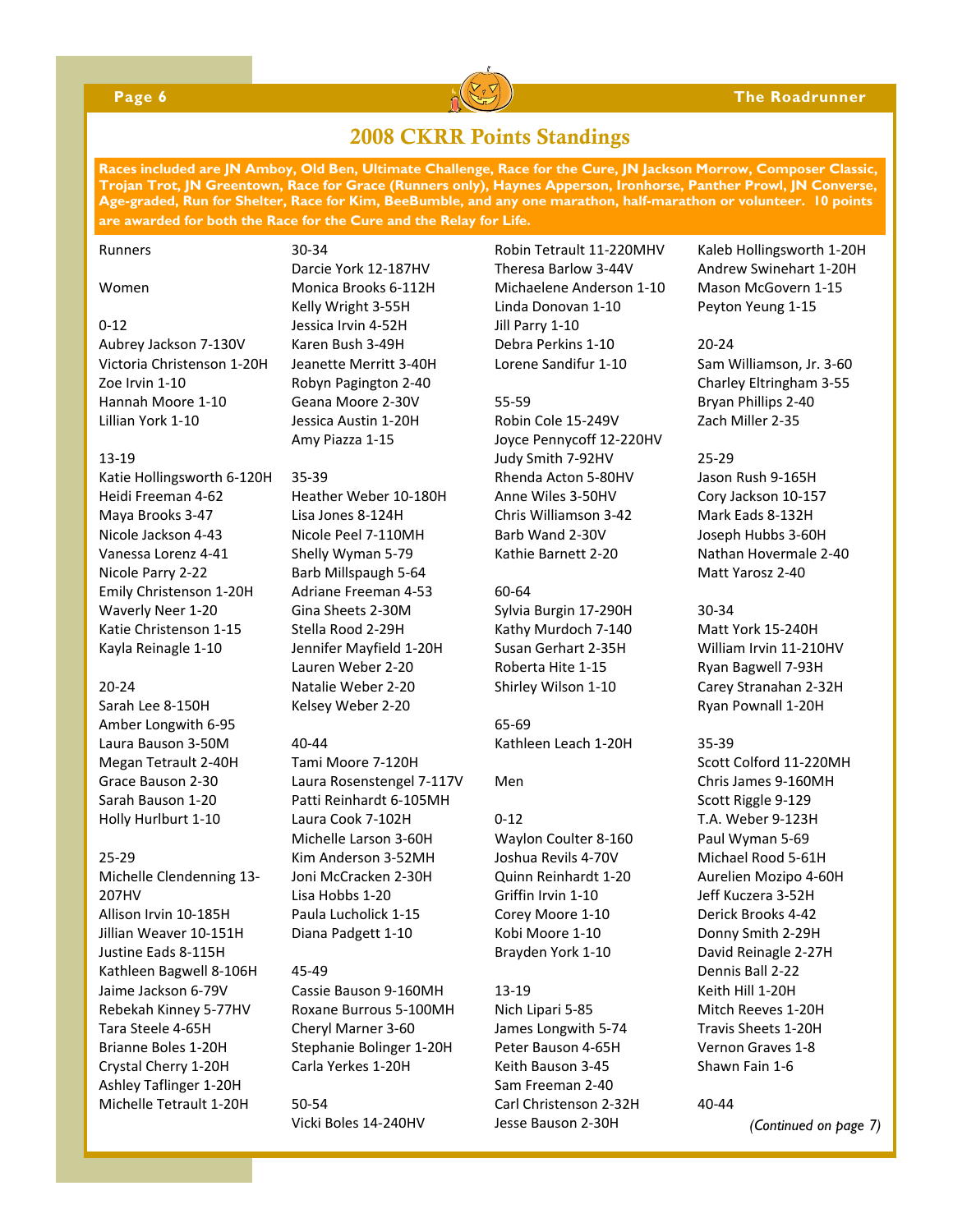#### **Club Kokomo Roadrunners Page 7 and Page 7 and Page 7 and Page 7 and Page 7 and Page 7 and Page 7 and Page 7 and Page 7 and Page 7 and Page 7 and Page 7 and Page 7 and Page 7 and Page 7 and Page 7 and Page 7 and Page 7 and**



# Race Results (continued)

49. Paul Wyman 56:29 55. Darrell York 1:00:02 59. Robin Cole 1:06:33 60 Finishers *(Continued from page 5)* 35. Mark Shorter 23:08

BeeBumble 5K Run Results Burnettsville, IN September 27, 2008 1. Taylor Holmes 16:26 4. Byron Bundrent 18:00 11. Ron Moore 20:15

- 
- 
- 19. Al Hochgesang 20:53
- 26. Scot Hamilton 21:44
- 31. Michael Graham 22:16

# 41. Ricke Stucker 23:57

- 56. Charlie Skoog 24:58
- 58. Mike Daugherty 25:29
- 61. Stan Shuey 25:37
- 75. Darcie York 26:31
- 78. Dale Sullivan 27:16
- 80. Cory Jackson 27:21
- 81. Chris Sullivan 27:24
- 95. Bill Heck 28:55 109. Brian Allen 31:15
- 126. Adriene Riggle 34:09
- 131. Aubry Jackson 35:08
- 132. Jaime Jackson 35:08
- 146. Sylvia Burgin 38:28

#### 159 Finishers

BeeBumble 5K Walk Results Burnettsville, IN September 27, 2008 1. Rick Spencer 29:24

- 2. Jerry Lambert 32:07
- 3. Tim Taflinger 35:18
- 4. Steve Inman 35:48
- 5. Amanda Pena 35:59
- 6. Anna Dollens 36:09
- 7. Mary Miller 36:48
- 
- 9. Robin Michael 37:48 16. Jane Inman 40:45
- 18. Raye Jean Swinehart 40:47
- 22. Jayne Hiatt 40:57
- 24. Jeannie Clark 41:04
- 32. Emily Allen 42:13
- 34. Cindy Sullivan 42:39
- 35. Debbie Riffe 42:46
- 47. Sally McAndrews 46:18
- 61. Timothy Revils 48:15
- 67. Diana Brown 49:31
- 68. Pat Robertson 49:40
- 78. Jackie Sanders 56:40
- 79. Cindy Sanders 56:53
- 79 Finishers

Michael Graham 19‐284HV Brian Reinhardt 8‐155MH Brian Allen 12‐152H Ron Moore 9‐147H Dana Neer 7‐140HV Dan Lutes 3‐55MH Jack Lotzgeselle 2‐32H Don Rogers 2‐29H Paul Cardwell 1‐20H Shawn Mayfield 1‐20H Kevin Forgrave 1‐12 *(Continued from page 6)* Keith McAndrews 11‐163H

#### 45‐49

Byron Bundrent 12‐230H Ken Swinehart 13‐170H Al Hochgesang 9‐162H Brian Moore 8‐120H Kim Lee 9‐117H Ernie Hurst 10‐100 Phil Rozzi 6‐80H Chris Sullivan 7‐66 Bill Bauson 5‐63H Gary Jewell 3‐45 Eric Mathew 4‐42 Henry Yu 3‐40H Kismet Morrison 2‐30M Matt Bolinger 1‐20H Greg Sumpter 2‐18

50‐54 Greg Townsend 17‐219HV Mike Deardorff 11‐157H Earl Strong 7‐140MH Jerry Meiring 11‐134H Ray Tetrault 9‐120MHV Jeff Cardwell 6‐110H Scott Hamilton 5‐95 Russ Hovermale 6‐73 Michael Campbell 2‐29H Stephen Batey 1‐20H Mark Rodgers 1‐20H Karl Stoneking 1‐12

#### 55‐59

Joe Rangel 17‐312H Mark Shorter 18‐280H Charlie Skoog 16‐232MHV Steve Wand 10‐126HV Tom Miklik 8‐104HV John Wiles 6‐80HV Rocky Smith 6‐63H Dave White 3‐50HV Phil Leininger 3‐37H Fred Chew 3‐36H Mike Anderson 2‐35H Joe Orr 2‐24 Steve Kilcline 1‐20H Chris Smith 1‐7

### 60‐64

Ricke Stucker 19‐345H David Hughes 9‐150M Doug Mankell 9‐128H

Bill Barnett 5‐80H Walter Brown 2‐30H Barry Donovan 2‐30H Darrell York 1‐15

65‐69

Stan Shuey 11‐205 Dale Sullivan 6‐110 John Norris 2‐35H

### 70+

Points Standings (continued)

Robert Cupp 10‐170 Bill Heck 8‐150V Charles Johnson 1‐20H

Walkers

Women

#### 49‐

Mary Miller 16‐284HV Amanda Pena 17‐264V Jayne Hiatt 17‐186 Jane Inman 12‐169HV Debbie Riffe 17‐160V Raye Jean Swinehart 13‐146H Emily Allen 9‐73 Cindy Sullivan 7‐58 Adriene Riggle 5‐37 Carol Savage 2‐24H Becky Christenson 1‐20H

50+

Anna Dollens 17‐315H Pat Robertson 11‐146HV Diana Brown 9‐123V Cynthia Sanders 6‐72V Jenise Clark 4‐57 Kathy Allen 3‐45 Trudy Pierce 2‐35H Pamela Batey 1‐20H Helen Brown 2‐20 Nancy White 1‐20V Barbara Hobbs 1‐10

Men

49‐ Steve Inman 10‐200H Tim Revils 8‐132V Bruce Savage 2‐35H

#### 50+

Jerry Lambert 18‐335HV Tim Taflinger 18‐239HV Robin Michael 15‐181H Rick Spencer 11‐172H Jackie Sanders 11‐106V Milt Brown 10‐102V Jim Burrous 4‐41H Melvin Hobbs III 3‐33H David Mygrant 3‐30 John McGinty 2‐17 Bob Longwith 2‐16 Toney Lorenz 1‐9 Darrell Pennycoff 1‐9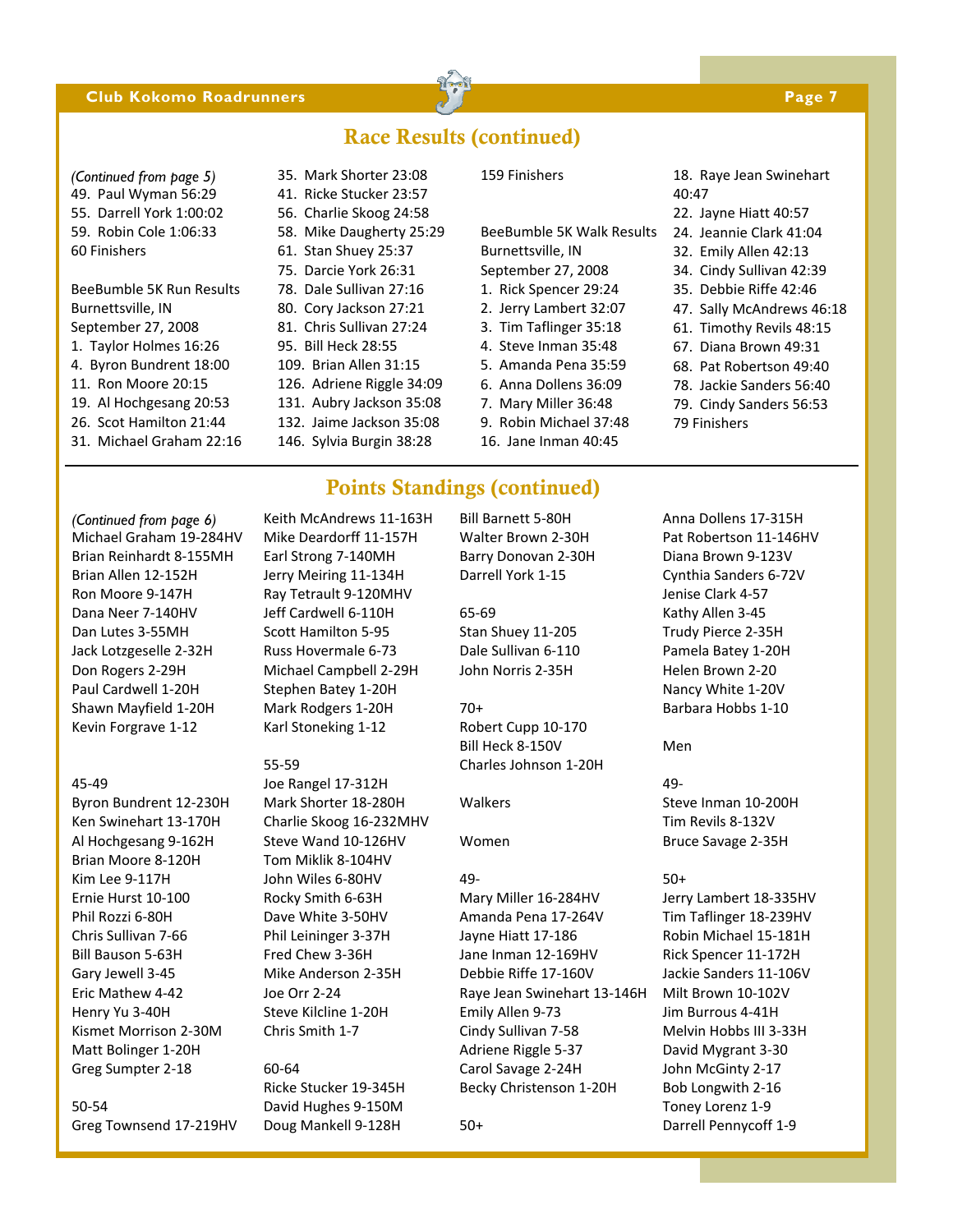#### **Page 8 The Roadrunner**



Club Kokomo Road Runners Meeting September 8, 2008 6:30 PM

Members Present: Will Irvin, Mark Shorter, Brian Reinhardt, Robin Cole, Joyce Pennycoff, Greg Townsend, Sylvia Burgin, Stan Shuey, Scott Riggle, Michelle Boyd, Bill Barnett, and Diana Brown.

Will opened the meeting at 6:35 P.M.

REPORTS Financial Report given by Mark Shorter

#### OLD BUSINESS

Charity Run Donations to which charities? should move on to a new Any requirements? No requirements. Any recommendations? New charities come to meet‐ ing to express their interest.

#### Race Calendar

Haynes Apperson June 27, 2009 Race for Grace Can the move date? Walker points? Stan motioned that 10 points be awarded to each walker since there is no walk division. Brian seconded. Voted 10‐2 in favor of. Sam Costa ½ and ¼ Marathon Mark motioned that the race be added to the race calendar and scored in the normal 20,15,12.... format. Joyce seconded. Voted 12‐0 in favor of.

# New Members

Christian Cox Jack Mellinger

Welcome to Club Kokomo!

# Meeting Minutes

No Symphony Race for this year.

#### Relay for Life

Will only be included in the race calendar if someone steps up as the new point of contact for the club.

If you're interested in being the POC email Brian at the address on the front of the newsletter.

Mounds

Greg motioned that the race be added to the race calendar. Robin seconded.

Voted 11‐1 in favor of.

Charity Run

Needs a race director for 2009.

#### NEW BUSINESS

Use of our equipment for other races

Written request in letter format is necessary.

Borrower must be a club member.

Haynes Apperson Use Microsoft Access to track results.

> Brian Reinhardt and Dennis Ball will write software code to use.

Will save the club about \$500.

Nominations for club officers Will be included in October newsletter.

Brian motioned to adjourn at 8:20 PM. Mark seconded. Meeting ad‐ journed.

Next meeting scheduled for October 6, 2008 at the Half Moon at 6:30 P.M.



*Club members Waverly Neer and Quinn Reinhardt compete at the Culver CC Invitational recently. Waverly distanced the field of 193 run‐ ners in the girl's open division before a wrong turn placed her in 3rd. Quinn finished 105th of 426 finishers in the middle school division.*